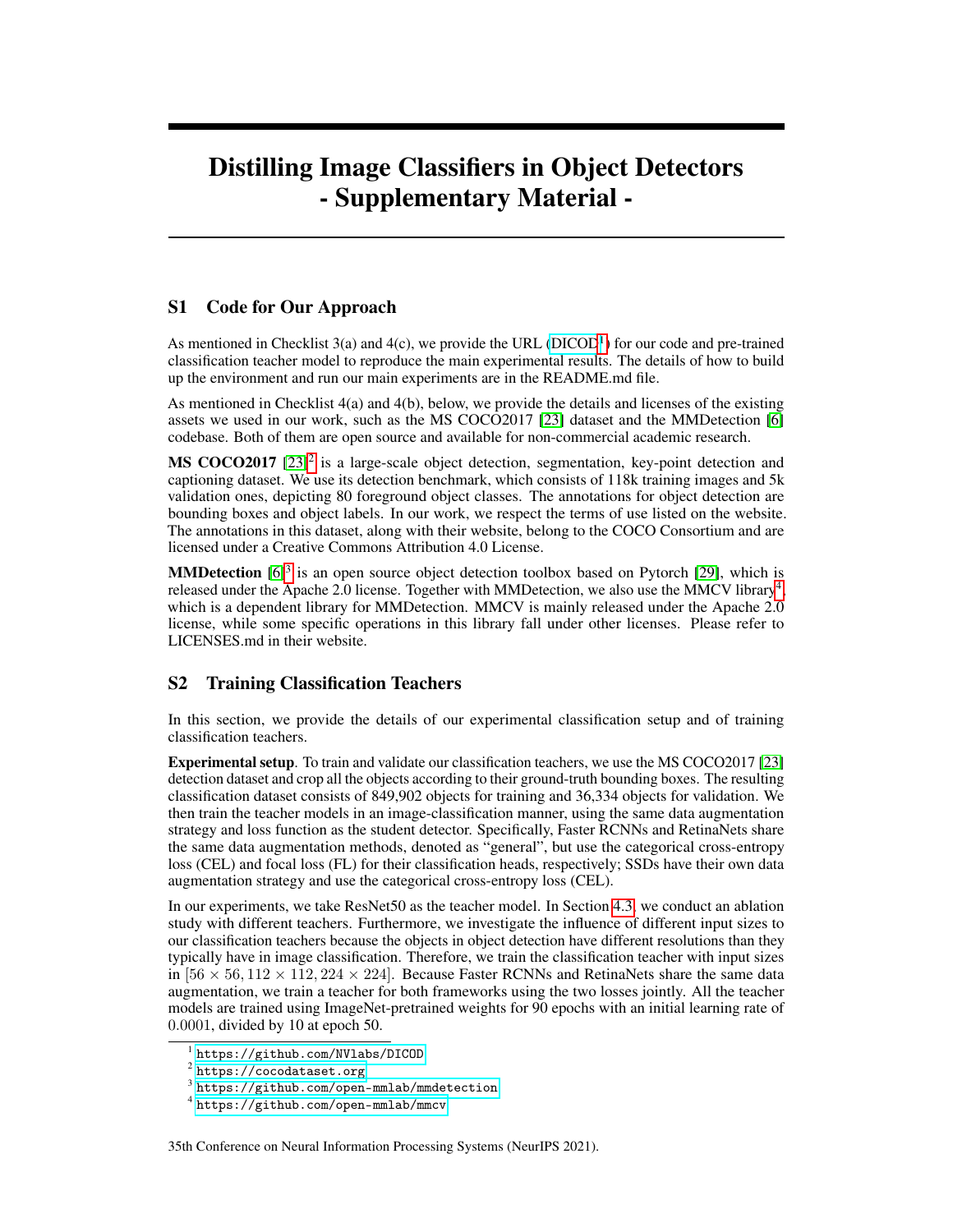Results. In Table [S1,](#page-1-0) we report the top-1 accuracy of our ResNet50 classification teacher on the COCO2017 classification validation dataset. The teacher models trained with the categorical cross-entropy loss benefit from larger input sizes, as shown by the top-1 accuracy increasing by more than 4 points when the input size increases from 56 to 224. Surprisingly, with the focal loss, increasing the input size to 224 yields slightly worse results than with an input of size 112. Note that the teacher trained with the focal

<span id="page-1-0"></span>Table S1: Top-1 accuracy of classification teacher ResNet50 on the COCO2017 classification validation dataset.

| Data Aug. + Loss     | Input resolution |                                                  |       |
|----------------------|------------------|--------------------------------------------------|-------|
|                      |                  | $56 \times 56$ $112 \times 112$ $224 \times 224$ |       |
| $SSD + CEL$          | 76.26            | 80.30                                            | 80.41 |
| general + CEL        | 76.92            | 80.81                                            | 81.42 |
| $general + FL$       | 72.86            | 77.50                                            | 77.04 |
| $general + CEL + FL$ | 77.01            | 81.02                                            | 81.67 |

loss underperforms those trained with categorical cross-entropy loss by more than 3 points. Furthermore, training the classification teacher with both losses always yields better top-1 accuracy than training with a single loss. To this end, we will use the same classification teacher for all two-stage Faster RCNNs and one-stage RetinaNets in our classifier-to-detector distillation method. We consider this to be an advantage of our method, since it lets us use the same teacher for multiple detectors.

### S3 Training Setting for Compact Students

Let us now specify the details for the training settings of the compact student models used in [4.1,](#page-0-4) as mentioned in the main paper and answered in Checklist 3(b) and 3(d). All experiments in this work are performed on Tesla V100 GPUs.

SSD300 and SSD512. For data augmentation, we first apply photometric distortion transformations on the input image, then scale up the image by a factor chosen randomly between  $1\times$  and  $4\times$  by filling the blanks with the mean values of the dataset. We then sample a patch from the image so that the minimum IoU with the objects is in  $[0.1, 0.3, 0.5, 0.7, 0.9]$ , with the precise value chosen randomly. Afterwards, the sampled patch is resized to  $300 \times 300$  or  $512 \times 512$ , normalized by subtracting the mean values of the dataset, and horizontally flipped with a probability of 0.5. We use SGD with an initial learning rate of 0.002 to train the SSDs for 24 epochs, where the dataset is repeated 5 times. The batch size is 64, and the learning rate decays by a factor of 0.1 at the 16th and 22nd epoch.

Faster RCNN with lightweight backbones. For data augmentation, the input image is first resized so that either the maximum of the longer side is 1333 pixels, or the maximum of the shorter side is 800 pixels. Then, the image is horizontally flipped with a probability of 0.5. Afterwards, it is normalized by subtracting the mean values and dividing by the standard deviation of the dataset. The Faster RCNN-MobileNetV2 is trained by SGD for 12 epochs with a batch size of 16, and an initial learning rate set to 0.02 and divided by 10 at the 8th and 11th epoch. Faster RCNN-QR50 is trained with a larger batch size of 32 and a larger initial learning rate of 0.04. Note that, in practice, increasing the batch size and the learning rate enables us to shorten the training time while keeping the same performance as with the default  $1 \times$  training setting in MMDetetion.

#### <span id="page-1-2"></span>S4 Training longer with  $1 \times$ , 2 $\times$  and 4 $\times$  schedulers

To study the effects of longer training on our approach, we trained Faster RCNN-QR50 with  $1\times$ ,  $2\times$  and  $4\times$  schedulers, and reported the mAP in the Table [S2.](#page-1-1) Our distillation method yields consistent and significant improvements with all training schedulers. This indicates that our method can make the student model converge to a better solution, not just train faster.

<span id="page-1-1"></span>Table S2: Results of our classifier-to-detector distillation method with Faster RCNN-QR50 on the COCO2017 validation set for  $1 \times$ ,  $2 \times$  and  $4 \times$  training schedulers.

| Scheduler               | 2x                                                                                    | $4\times$ |
|-------------------------|---------------------------------------------------------------------------------------|-----------|
| Faster RCNN-QR50   23.3 | 23.6<br>+ Ours   27.2 ( $\uparrow$ 3.9) 27.7 ( $\uparrow$ 4.1) 28.4 ( $\uparrow$ 3.9) | 24.5      |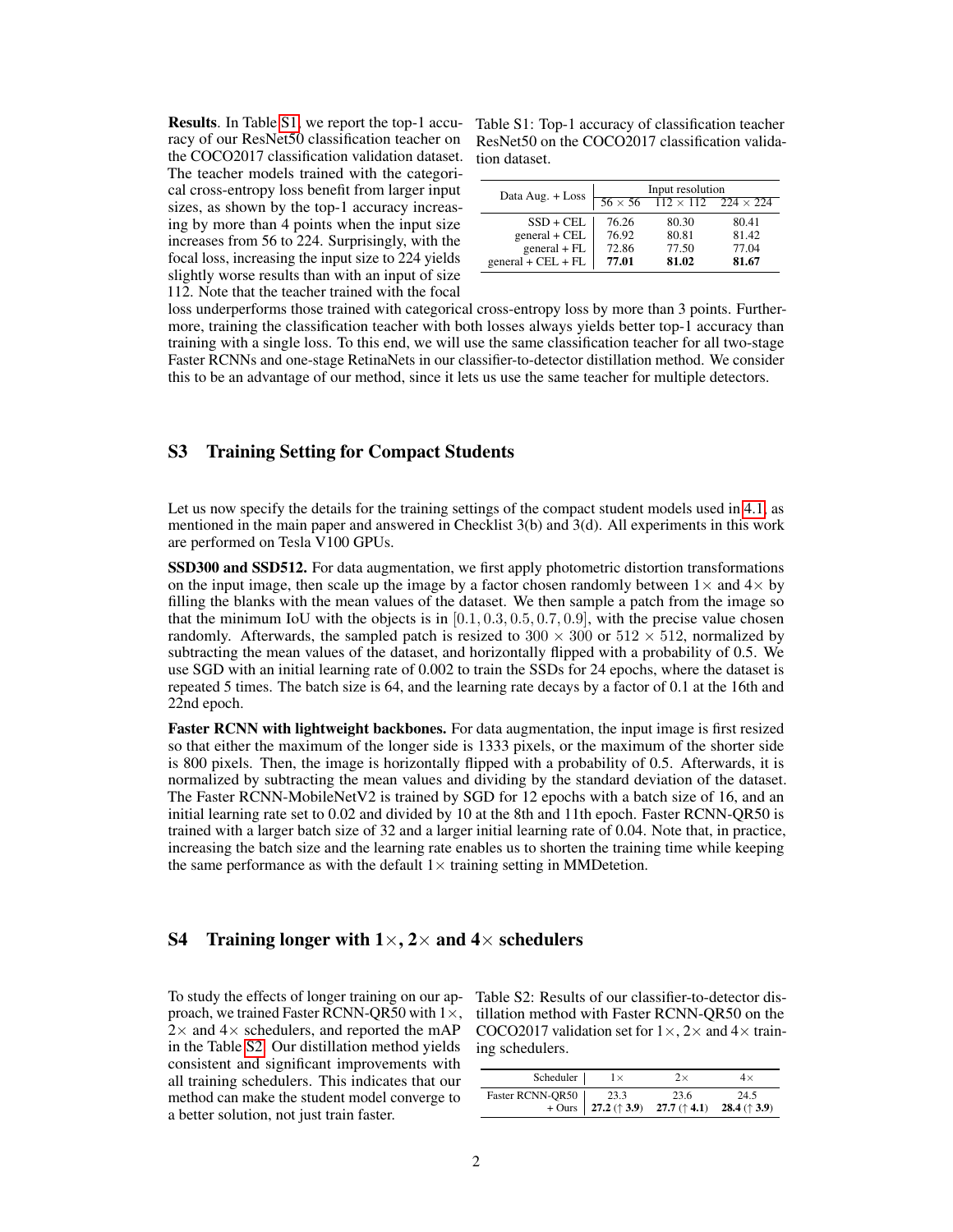<span id="page-2-0"></span>

Figure S1: Detection errors (better viewed in color). We show 6 types of detection errors for the baseline SSD300, and with our classification and localization distillation methods. Note that we scaled the plots according to the magnitude of the errors they represent; the localization error, classification error and missedGTerror are the main sources of errors.

#### <span id="page-2-1"></span>S5 Analysis of Detection Errors

As mentioned in Section [4.4](#page-0-4) of the main paper, we provide the 6 types of detection errors discussed by Bolya et al. [\[3\]](#page-0-4), namely, classification (cls) error, localization (loc) error, both cls and loc error, duplicate detection error, background error, missed ground-truth error (missedGTerror).

In essence, as shown by Figure [S1,](#page-2-0) localization error increases significantly as the foreground IoU increases, while all other errors decrease. The classification-related errors typically drop by using our classification distillation strategy. See, for example, the classification error for IoUs smaller than 0.65, and the error of both cls and loc for all IoUs. By contrast, our localization distillation decreases the localization-related errors, including localization error and duplicate detection errors. Specifically, with localization distillation, the localization error drops by more than 2 mAP points for IoUs larger than 0.7, albeit with a marginal increase in missedGTerror and background error. Overall, while there is a tradeoff between our classification and localization distillation strategies, they play complementary roles in improving the performance of the student detector.